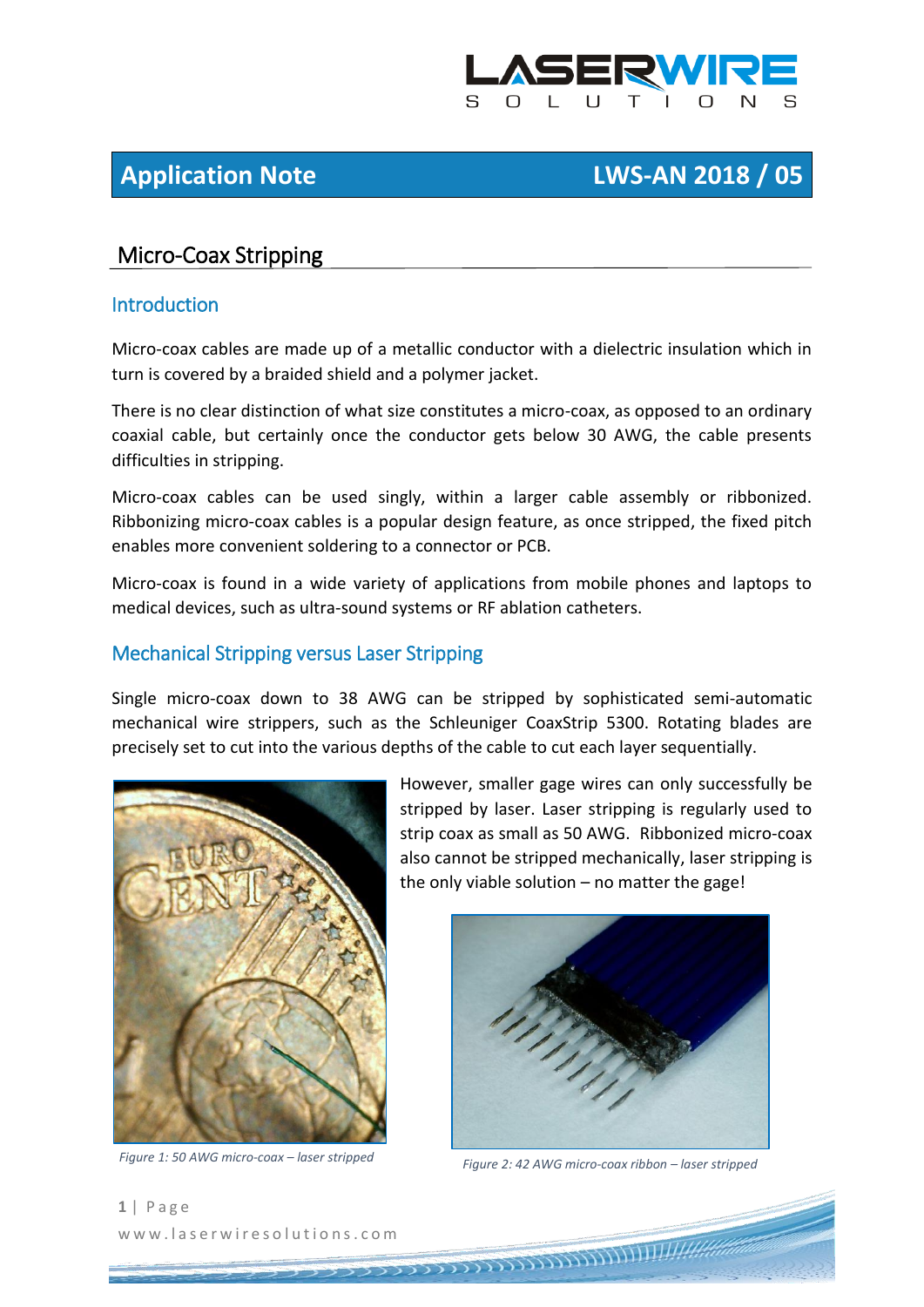

## The Laser Stripping Process

Laser stripping of micro-coax (either single wire or ribbon) is a multistep process. Due to the differing physical properties of polymer jacket / dielectric compared to the metallic shield, it is necessary to use 2 distinct laser technologies. Carbon dioxide laser technology is used for the jackets and dielectrics and fiber laser technology for the shields.

The [Mercury](http://www.laserwiresolutions.com/products/mercury-laser-wire-stripping-overview/) CO<sub>2</sub> laser technology is a long laser wavelength being strongly absorbed by the polymer and reflecting from the shield and conductor.

When it comes to cutting the shield – there are two main options:

- **Soldered Scribing**: the shield is solder dipped and then lightly scored (scribed) by a shorter wavelength laser, such as the [Gemini](http://www.laserwiresolutions.com/products/gemini-laser-shield-cutting-overview/) series of lasers. This creates a stress line in the shield which allows it to be snapped easily – thus removing the shield as a solid piece.
- **Solderless Scribing**: if the dielectric material does not absorb the scribing laser wavelength, it is possible to directly cut the shield without the soldering step.

# Soldered Scribing

This is the standard method for laser-cutting micro-coax cable. It is generally applicable for most cable types. The process requires that the shield is solder dipped. Often this is a required process anyway as the shield has to be connected to the PCB ground plane. When solder dipping, it is vital that the heat of the solder dipping does not damage the dielectric, such as melting it to the shield. For this reason, a low temperature melt solder is often used – such as bismuth-based solder alloys.



The process is as follows:

*Figure 3: Laser Stripping Process with Soldered Scribing*

A – tape is applied to the end of the cable – a layer of tape is applied on the top and bottom with the adhesive sides facing each other. This gives a gripping surface – as gripping the cable

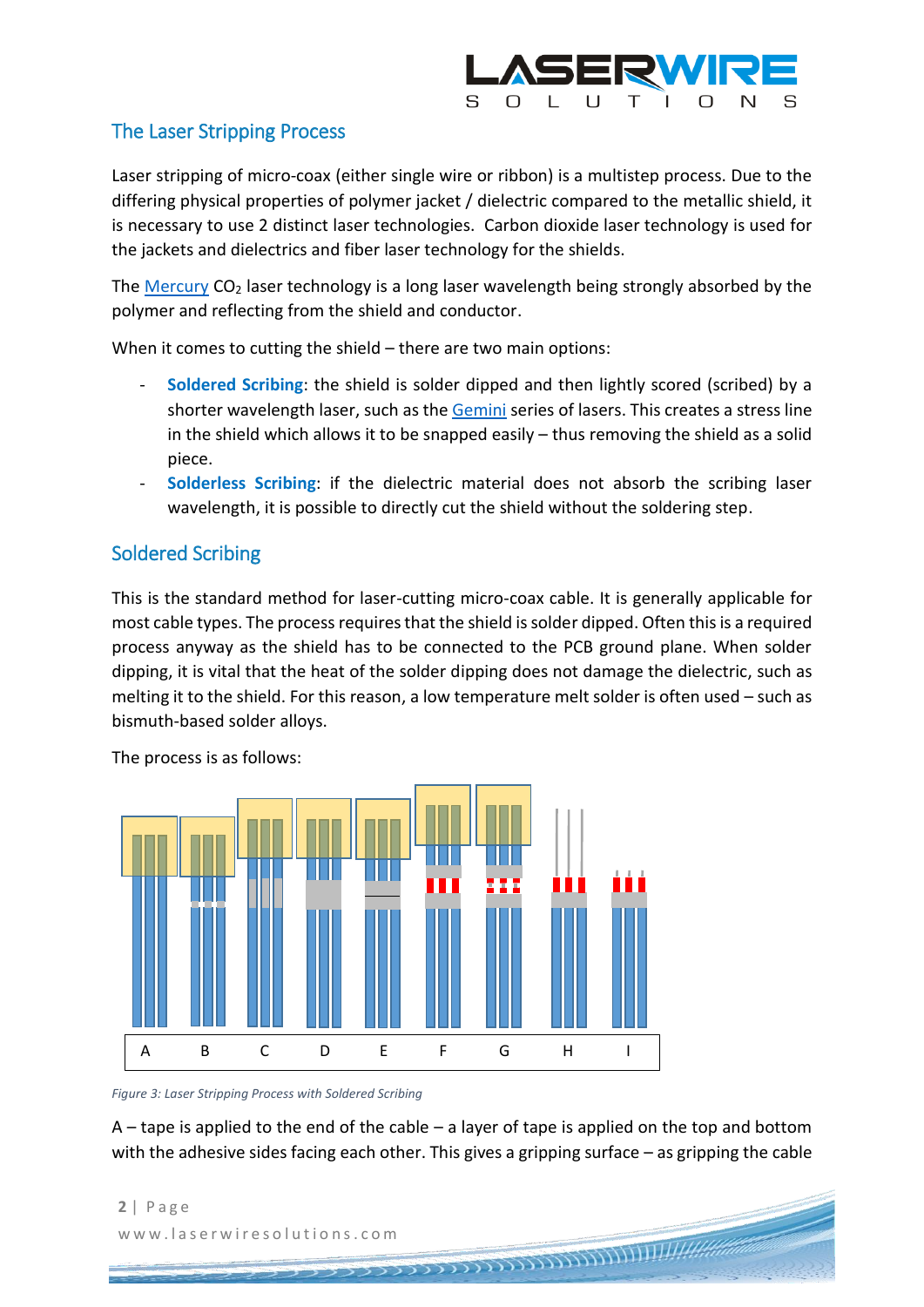

jacket compresses the layers and prevents slug removal. The cables are held in a fixture which grips the body of the cable without damaging it.

B – a Mercury laser system cuts a line in the jacket, reflecting from the shield. Either a [Mercury-2](http://www.laserwiresolutions.com/products/mercury-2-laser-wire-stripper/) or [Mercury-4](http://www.laserwiresolutions.com/products/mercury-4-laser-wire-stripper/) can be used depending on the number of cables to be stripped simultaneously.

C – the jacket slug is pulled back to reveal the shields (note the slug remains on to maintain the cable pitch.

 $D$  – the cable end is dipped in solder to form a single solder mass. It is important that the solder layer is uniform. The tape must withstand the solder dip  $-$  or pulled away before this stage.

E – the shield is scribed with a laser – either [a Gemini-2](http://www.laserwiresolutions.com/products/gemini-2-laser-shield-stripper/) o[r Gemini-4](http://www.laserwiresolutions.com/products/gemini-4-laser-shield-cutting-systems/) depending on the number of cables. The cut is around 50% of the soldered shield thickness.

 $F -$  the shield is flexed at the scribe line – the cable being supported on either side of the scribe line. The shield snaps, shearing the whole of the shield to give a 360-degree cut. The slug is pulled back to expose the dielectrics.

G – the Mercury laser makes a strip to cut the dielectric. The laser reflects from the conductors.

 $H$  – the dielectric slugs are pulled off.

 $I$  – the conductors are cut to length.

Note that the cables remain in the fixture at all times to give a dimensional reference. High accuracy strip lengths can then be achieved <0.1 mm tolerance.



*Figure 4: Micro-coax ribbons in the process of being laser scribed on a Gemini-2*